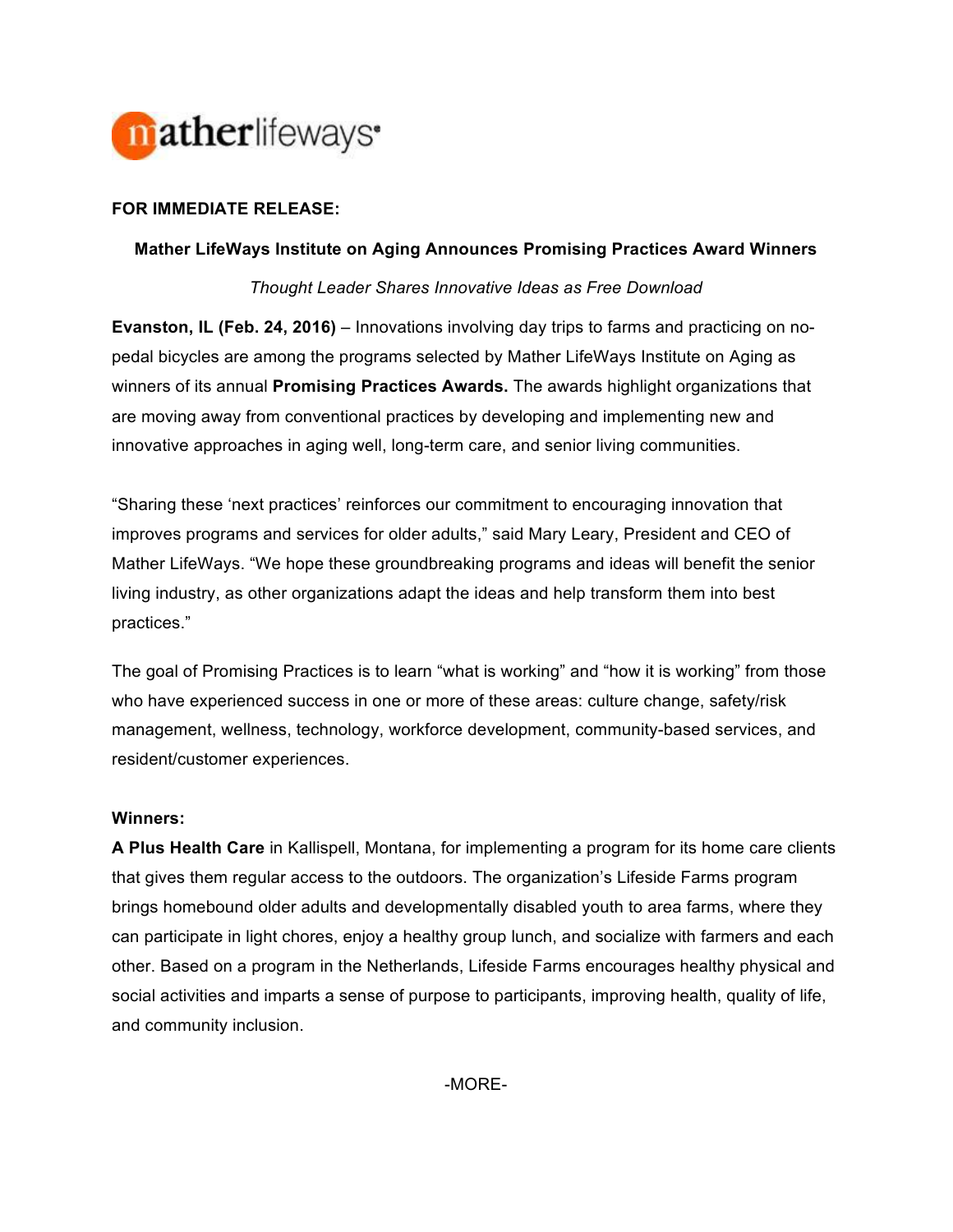#### **Promising Practices Award Winners, p. 2 of 2**

**Westhills Village Retirement Community,** a Continuing Care Retirement Community in Rapid City, South Dakota, offers independent living residents the opportunity to ride bicycles again, thanks to a new program involving balance-enhancing, no-pedal bikes. Older adults who have balance problems, as well as those who never learned to ride a bike, are now wheeling around the community on special bikes designed for people with balance issues. Residents enjoy the activity, and biannual fitness surveys showed major improvements in balance for some who participated in the program.

### **Honorable Mentions:**

**Benevilla,** a nonprofit social services agency in Surprise, Arizona, found a single solution for providing higher quality products to community members who used their day center; for meeting demand for an inviting community gathering space; and for offering Group Supported Employment (GSE) to intellectually and developmentally disabled adults. That solution: Birt's Bistro, adapted from the Mather LifeWays Café Plus concept. Birt's Bistro is set up as a forprofit Social Enterprise Bistro, providing Benevilla with unique opportunities. The model is able to support the organization's mission and address the challenges, but without having to base decisions primarily on financial considerations as a traditional for-profit business does.

**Casa Dorinda,** a nonprofit Life Plan Community in Montecito, California, has successfully blurred traditional divisions between independent living, assisted living, and other care levels. In an effort to make the campus more inclusive, they regularly bring together residents in all levels of care to participate in specific arts activities together. This has established more cohesive programming that has brought residents together with each other and with staff, creating stronger social bonds campus-wide, and in all care levels. Now, independent living residents who move to a different level of care know they will still see their current friends during these activities. This helps alleviate some of the fear of changing care levels.

A full complimentary report on the 2015 Promising Practices winners and honorable mentions, "Innovation at Work" is available for download at

http://www.matherlifewaysinstituteonaging.com/innovation-at-work/

Nominations will open in July for the 2016 Promising Practices Awards, with a submission deadline in September 2016.

-MORE-